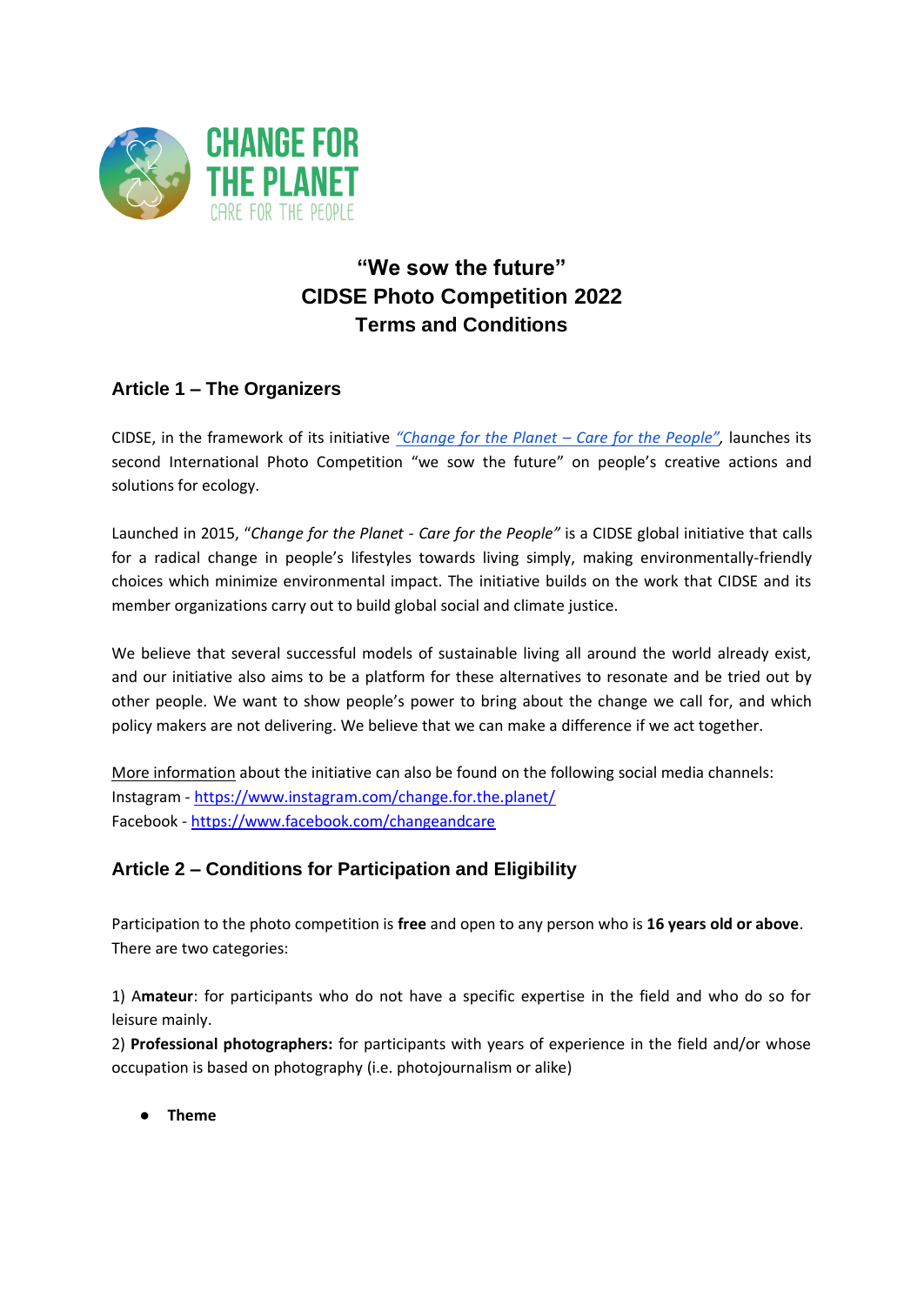In accordance with the core action of the competition, **the main focus will be on people's creative actions and solutions for ecology.**

Each participant shall submit an entry answering or addressing the following question: **What kind of (creative) sustainable actions and ecological alternatives do we want to be the "new normal"?**

Participants will be invited to share a photo capturing actions in line with the future they are striving for. Promoting and adopting a more sustainable way of living (in harmony with nature and other people) is the mission that many of us are called for; with this call, we aim to showcase a set of actions which are the pillars for re-building the world we want to live in;

Each participant can only submit **one entry** during the period of the competition (April 22nd - June 22nd).

Entries **will only be accepted** by filling the form:<https://cidse.typeform.com/to/AQqdaysz>

*\*\*The participation to the competition implies the acceptance, without reserve, of the integrality of these Terms and Conditions. The non-respect of these rules will result in the disqualification of the participant.*

**Start date:** The competition will open at 8:30am (GMT +2) on **April 22nd 2022 Closing date:** The competition will close at 5:00 pm (GMT +2) on **June 22nd 2022**

# **Article 3 – Instructions & Rules**

- 1. Take a photograph that illustrates **what kind of (creative) sustainable actions and ecological alternatives** *you or a community* **want to be the "new normal";** 
	- a. If you take a picture with a camera, make sure that the photograph is High Resolution [1600 x 1200 pixels minimum]
	- b. If you take a photo with a smartphone, make sure that the photo is Full Size [6MP minimum].
- 2. Fill in the online submission form, here<https://cidse.typeform.com/to/AQqdaysz>
- 3. (through the form) Write a description/caption on the submission form between 500 and 2000 characters (including spaces) describing what the image is, where it taken, and how does it illustrate you or a community adopting a sustainable lifestyle/practice.
- 4. (through the form) Submit the image in .jpeg/jpg format, indicating the name of the photographer on the picture's metadata. Example: surname\_name.jpeg
- 5. Name of photographer, agency or publication must not be visible on the picture itself.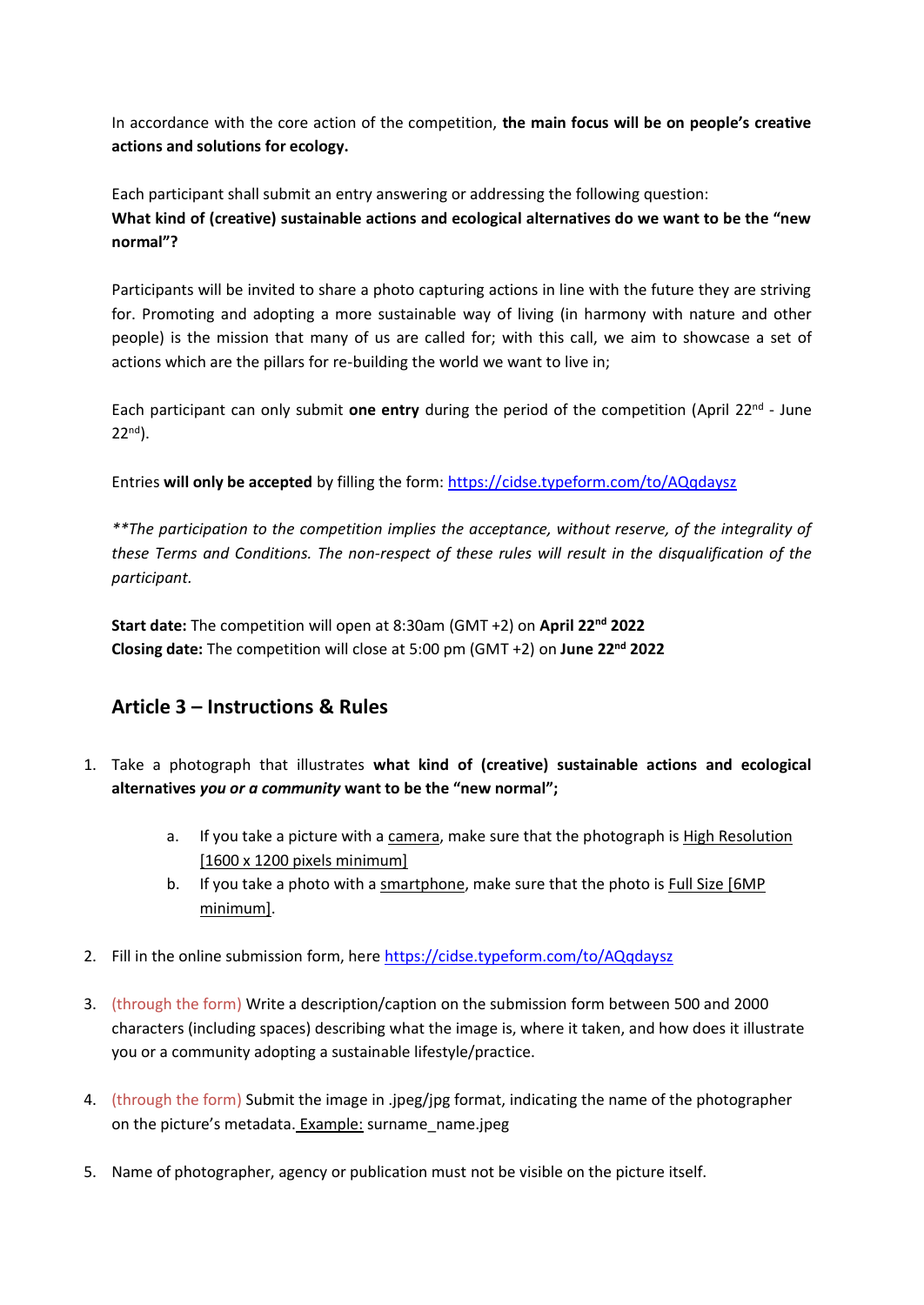- 6. Read the terms and conditions and check the box on the online submission form to agree before uploading your photo. Once done, upload your image in .jpeg/.jpg format via the form.
- 7. A notification will be sent once the entry is registered.
- **Note**: Should you not receive the confirmation of your registration within a day, please contact the helpdesk at: photocompetition@cidse.org

### **Article 4 – Selection Process**

The Photo Competition will end on **June 22**. A pre-selection of the 15 best photographs will be carried out by the CIDSE's Photo Competition organizers. The selection will then be submitted to a panel of **5 judges,** who will select the final winners and runners-up for each category.

The decision of the judges is final and will be based on their assessment of the criteria below:

1) **Potential** of the **image submitted** (your photo) **to inspire change** and demonstrate possible alternatives and solutions;

2) **Relevance** of the **text** explaining in which way a territory and/or its people are threatened, sharing the reasons moving towards an alternative;

Once the selection of the winners and runners up is completed, each will receive a notification email. **Note:** *If no response is given acknowledging the acceptance of the prize in a space of 5 days the following person on the list will be informed and awarded.* 

The winner and runners-up will be communicated on the Photo Competition page of CIDSE and participating member organizations websites, as well as via the initiative's social media channels on by mid-July 2022.

### **Article 5 – Awards**

#### **Amateur photographer**

- **1 st place:** a polaroid camera or a Lomo Diana full kit (to be chosen by the winner)
- **2 nd place:** a voucher for online photography class

#### **Professional photographer**

- **1 st place:** A voucher for photo equipment (300 Euros)
- **2 nd place:** Amazonia from Sebastian Salgado (photography book)

#### **Extra awards**

- **Under 18 years old**
- **Most liked photograph on Instagram**

Both winners will have the choice between a voucher from the ethical shop (online), a one-year MUBI subscription and a one-year National Geographic digital subscription.